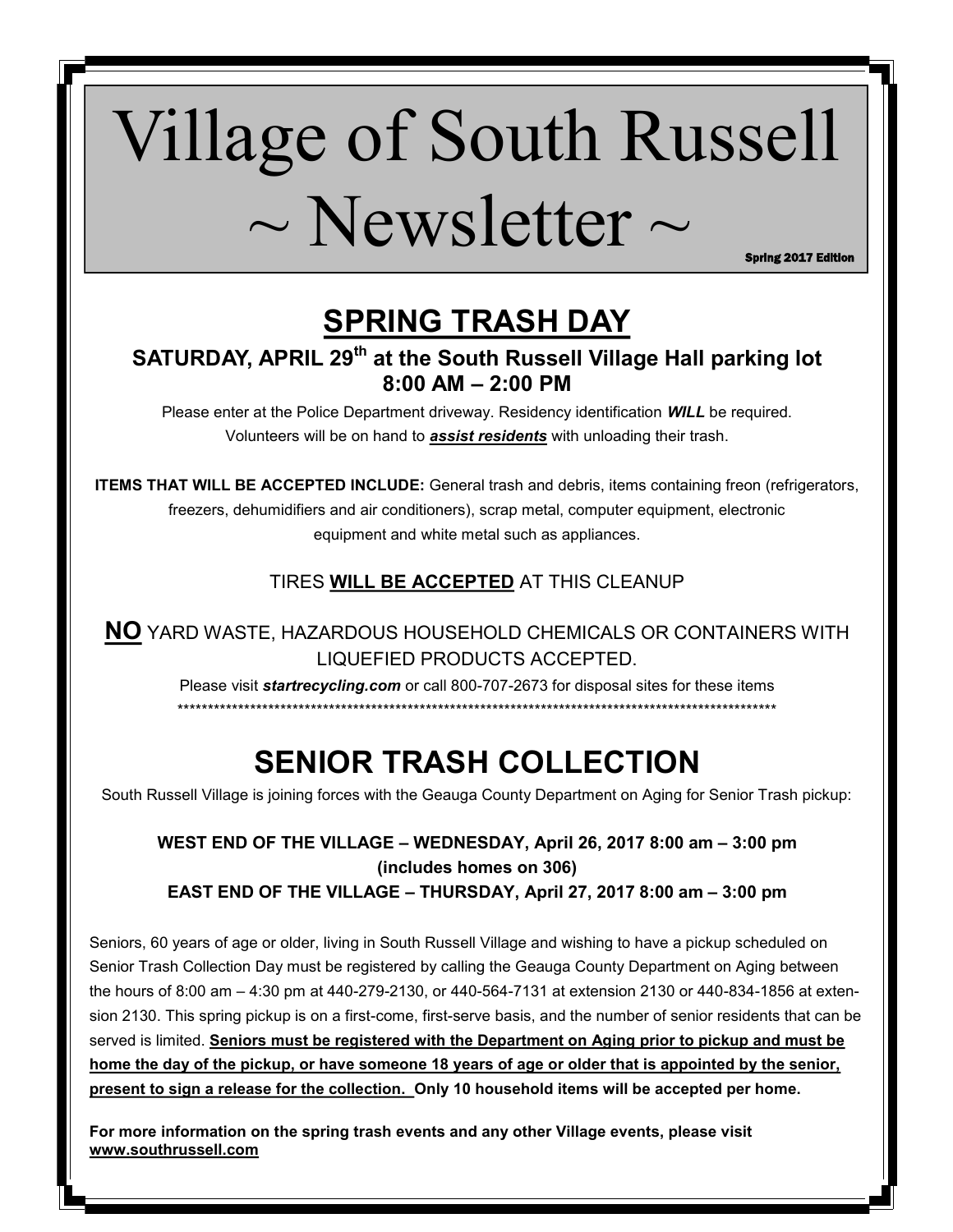## **South Russell Village Cemetery**

South Russell Village Cemetery is located at 5230 Chillicothe Road. A copy of the cemetery map can be viewed in the Village Hall or on the Cemetery page at www.southrussell.com

*Lot Sales* **~**

**Full size lots**  Village Resident: \$1,000 Former Resident: \$2,000

**Cremation lots**  Village Resident: \$800 Former Resident: \$1,600

#### *Scattering/Memorial Garden* **~**

A Scattering/Memorial Garden is available for scattering cremains or a place to memorialize an individual whose ashes have been scattered elsewhere. Scattering ashes in the garden during weekday hours is \$350 and during weekend hours is \$450, which includes the scattering cost and an engraved paver with the individual's name, date of birth and date of death.

If you would like to purchase a paver in the garden for an individual that has been scattered in another location, pavers are available for \$350. This price includes the engraving cost.

If you are interested in purchasing a lot or in our scattering/memorial garden, please contact Fiscal Officer Danielle Romanowski at fiscalofficer@southrussell.com or 440-338-6700 x 221

## **Village Council Meetings**

Village Council meetings are held the second and fourth Monday of every month at 7:30 p.m. at Village Hall, 5205 Chillicothe Road.

Meetings in June, July, August and December will be held on the second Monday of the month only. The March  $27<sup>th</sup>$  meeting has been cancelled. The November 13<sup>th</sup> meeting has been rescheduled to November  $6<sup>th</sup>$ . If you would like to speak at a meeting please contact

*fiscalofficer@southrussell.com* or call 440-338-7843 no later than the Wednesday before a meeting to be added to the agenda.

#### **Upcoming meetings:**

April  $10^{th}$ , April  $24^{th}$ , May  $8^{th}$  & May  $22^{nd}$ , June  $19^{th}$ 



# **TAXES DUE AND PREPARATION ASSISTANCE IS BEING OFFERED!**

Municipal income tax returns are due April 18, 2017 due to Emancipation Day. All residents 18 years of age and older are required to file an annual return with the Central Collection Agency (CCA). Local income tax withheld by your employer does not fulfill your obligation to file a tax return. Local ordinance provides for both penalty and interest charges to be assessed for late filing or non-filing.

#### *Retired residents* are required to file the **Annual Exemption Certificate** each year**.**

The Central Collection Agency (CCA) will be on-site at Village Hall, 5205 Chillicothe Road on **Friday, April 7th from 4-7 p.m**. to assist taxpayers in completing their local returns. This assistance is offered free on a walk-in basis; no appointments will be taken. If you are unable to make this event but want help in preparing your local return, check out the

**2017 CCA Taxpayer Assistance Schedule** at *www.ccatax.ci.cleveland.oh.us* to find other scheduled events you can attend for local tax preparation assistance.

# **Renting the South Russell Pavilion**

Are you looking for a place to have your homeowners association picnic, graduation party or birthday party? Did you know you can rent the South Russell Village Park pavilion?

The park pavilion is available to rent for \$25. Go to the Parks page at *www.southrussell.com* to check the calendar of availability and download the Park Permit form.



The American Red Cross will be holding a blood drive at **Gurney Elementary School**  1155 Bell Road South Russell **June 26, 2017**  1—6 pm



South Russell Village Hall is a collection site for Harvest for Hunger throughout the month of March. Drop off your non-perishable food donations to South Russell Village Hall 5205 Chillicothe Road Monday through Friday from 8 a.m. to 4 p.m.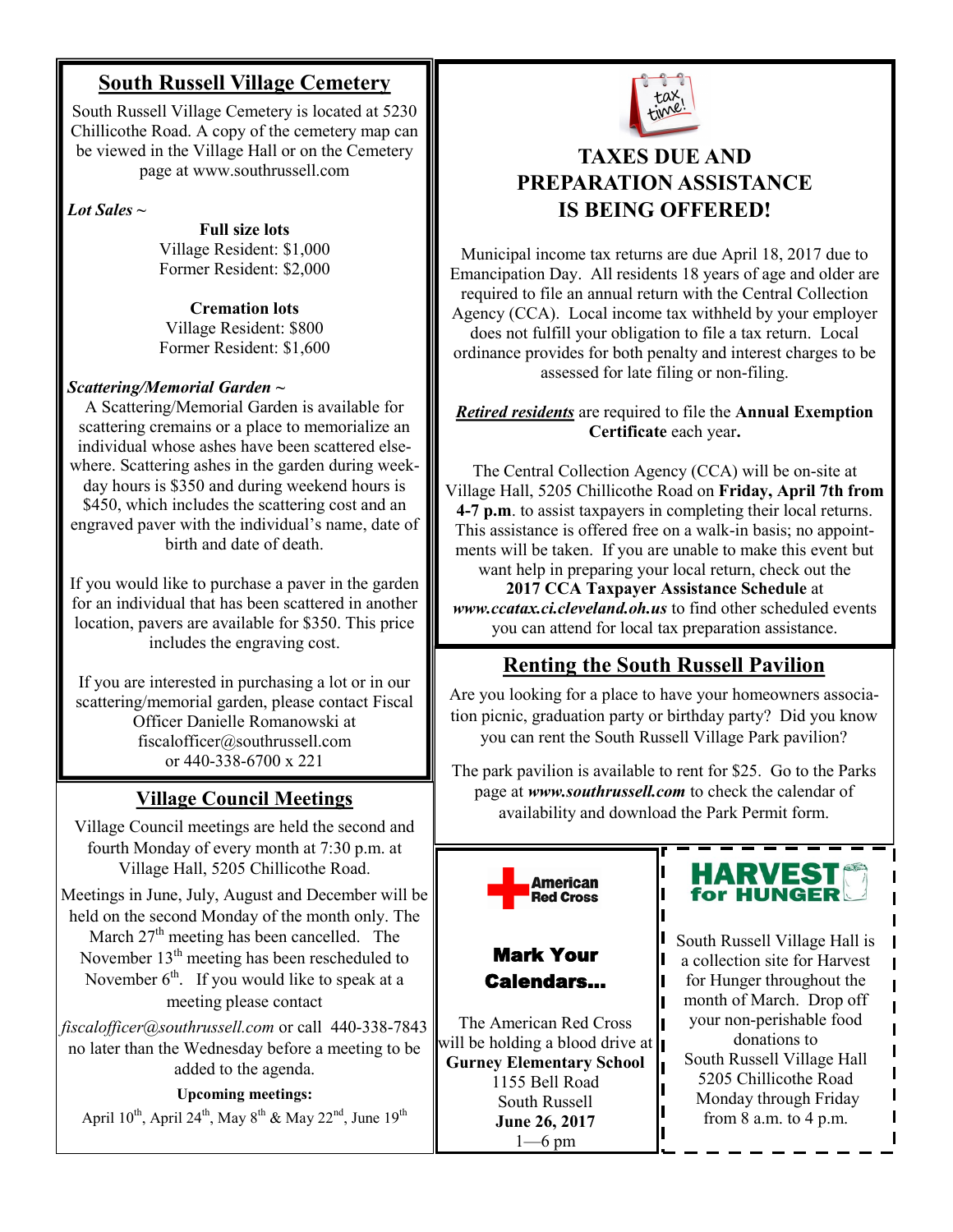# **HELP WANTED**

# **South Russell Road Department**

The Village of South Russell Road Department is looking to hire part-time summer help to assist with projects and property maintenance.

Candidates must be reliable, responsible, have a good work ethic, and able to work well with others. Requirements include being able to perform light manual labor, follow directions, have knowledge and experience with mowers and weed eaters, and be motivated to work with limited supervision. The work environment may involve some extreme summer weather conditions.

Interested individuals may pick up an application from the Street Commissioner Monday thru Friday between the hours of 8:00 am – 3:00 pm at the South Russell service garage located at 5205 Chillicothe Road.

# **South Russell Building Department**

The Village of South Russell Building Department is looking for a flexible part-time Administrative Assistant to work approximately 20 hours a week. Duties include registering contractors, assisting with processing drawings, scheduling inspections, and assisting with various office functions.

Ideal candidates should be proficient with computers and have a thorough knowledge of the Microsoft Office Suite including Word and Excel as well as Google Docs. Must have good organizational skills, be detail oriented, ability to work effectively with residents and contractors in a courteous and professional manner while handling multiple tasks simultaneously.

Qualified candidates should send a resume along with a cover letter to fiscalofficer@southrussell.com

The Village of South Russell is an Equal Opportunity Employer

## **Many Home Projects Require Permits**

With springtime approaching, the Building Department is asked all kinds of questions about permits and finding contractors. While permits are usually not required for repairs, any replacement such as a furnace, air-conditioning, roof, hot water tank, siding, and windows do require permits, and do require inspections. Other work requiring permits are decks, fences, sheds, electrical work, additions, and interior remodeling. Even when homeowners do the work themselves, permits are still required. Safety is always our primary concern, especially with the mechanical systems and electrical work. In addition, a secondary concern comes when you try to sell your home, and buyers ask us whether a permit was issued for the work that was done. We can also be a valuable resource for finding reputable contractors, surveyors and architects. We are able to provide you with a few names so you can compare prices. Please contact the Building Department at 440-338-1312 if we can be of help to you or if you have any questions.



#### **IT WILL BE A CLEAN SWEEP FOR SOUTH RUSSELL VILLAGE**

As spring approaches, scheduling of the annual street sweeping has been set to begin around **Monday, April 17th, 2017**. Sweeping will only continue if weather permits and large amounts of rainwater are not present.

All Village streets, cul-de-sacs and turnarounds will be swept to remove winter debris. If your street has a current gravel berm, this material can be used as fill in low areas and around mailboxes. On these streets, the material should not be placed on the hard asphalt road surface. If the grass line of your yard meets the edge of the road, material may be raked onto the first foot of road surface. This will allow the sweeper to clean up while maintaining a neat grass edge line. No additional material is acceptable such as limbs or yard waste.

While property and yard cleanup is taking place, it is a good time to inspect your ditch lines and driveway culvert pipes. These are the responsibility of each homeowner to maintain and should be kept clear of leaves, limbs and tall grasses. Leaf piles and debris such as old newspapers in plastic bags should not be in the Village right-of-way ditches as they may cause blockages. No standing water should be present.